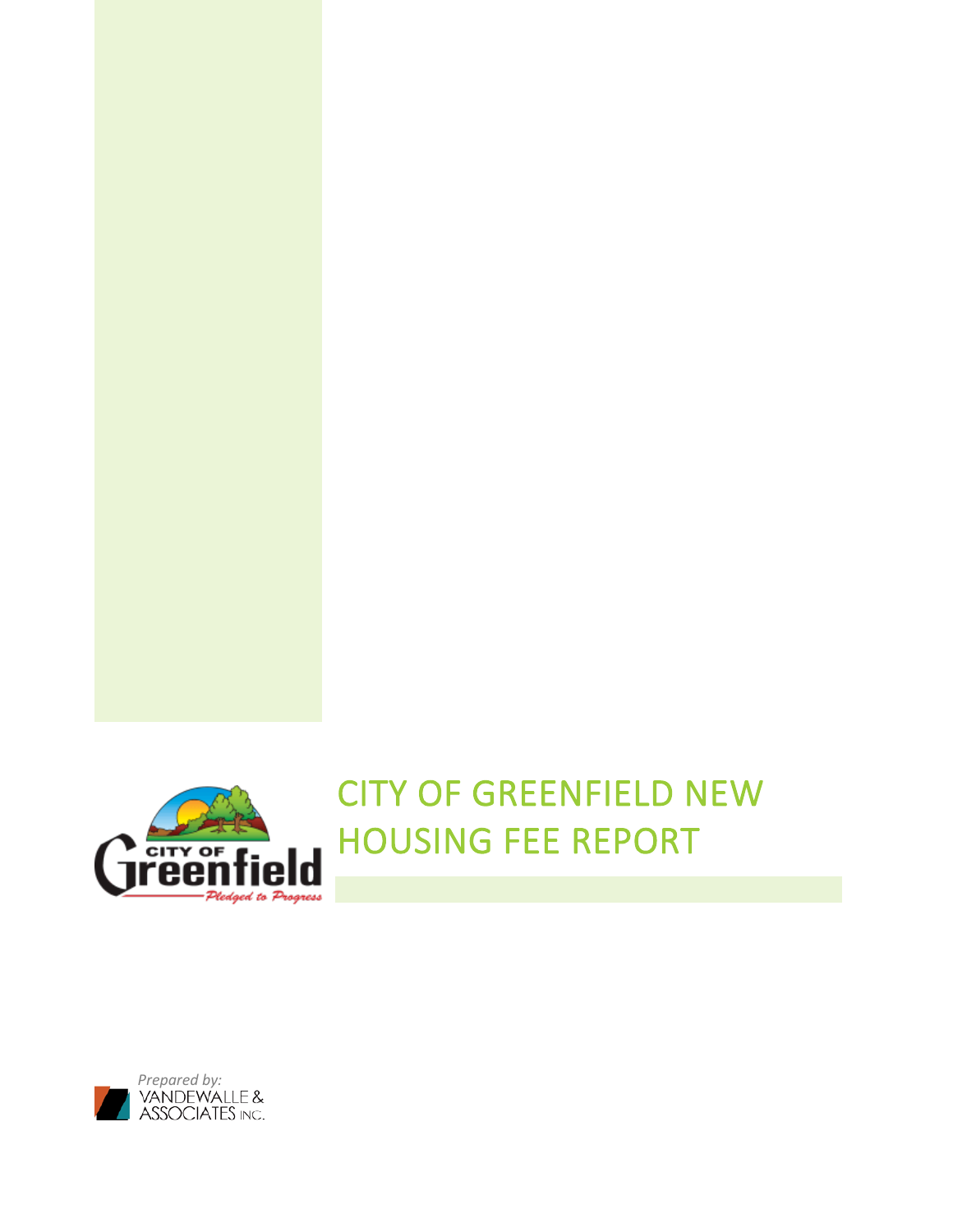# Table of Contents

<span id="page-1-0"></span>

| A. |  |
|----|--|
| В. |  |
| C. |  |
| D. |  |
| Ε. |  |
| F. |  |
| G. |  |
| Η. |  |
| I. |  |
| J. |  |
| К. |  |
| L. |  |
| M. |  |
| N. |  |
| O. |  |
| P. |  |
| Q. |  |
| R. |  |
| S. |  |
| Τ. |  |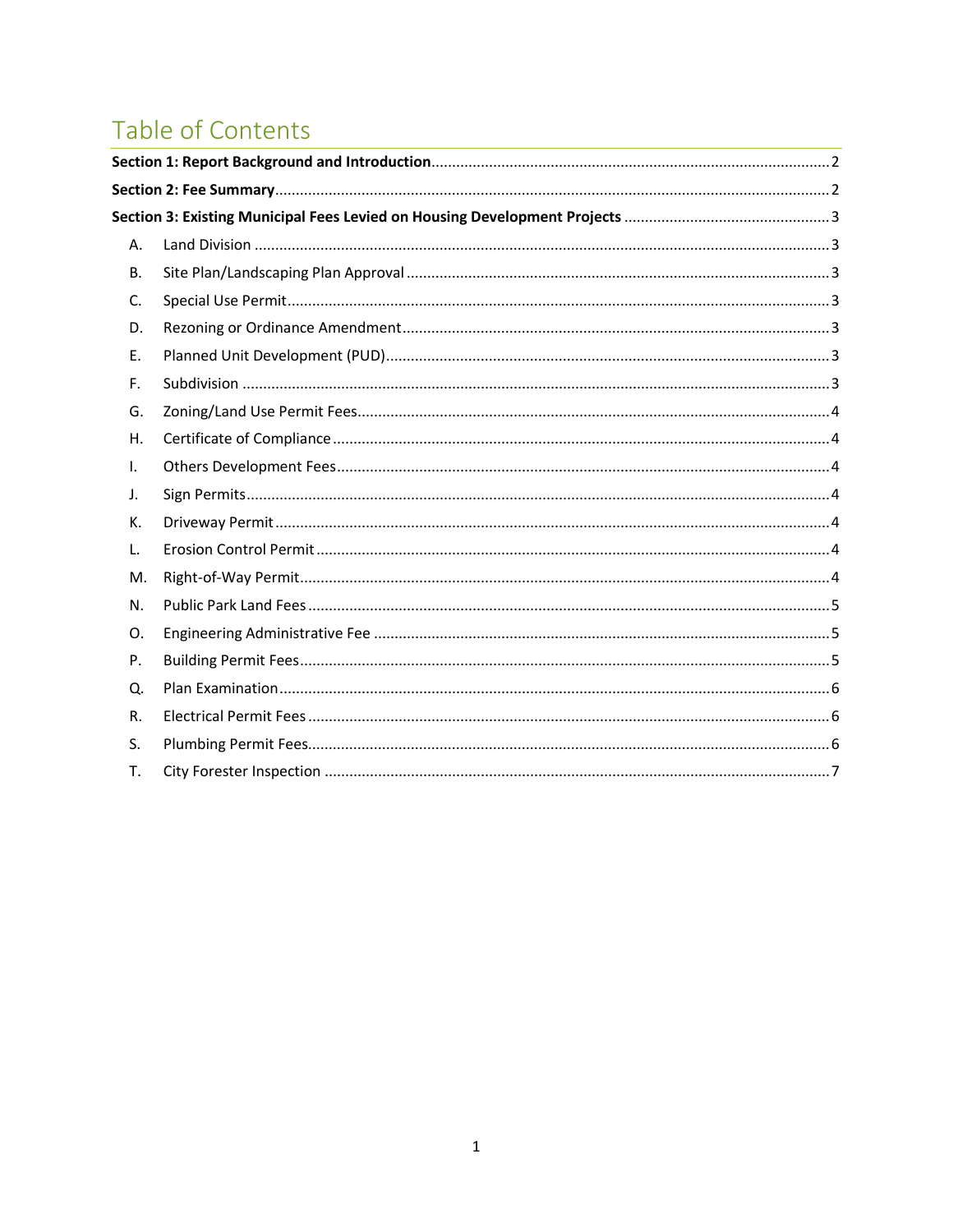## Section 1: Report Background and Introduction

Per Wis. Stat. §66.10014, the City of Greenfield has developed a New Housing Fee Report that responds directly to all statutorily required elements. The creation of this report is the effort of City staff and their hired consultant, Vandewalle & Associates. Data listed is from January 2017 through September 2019 and was compiled by City staff. All projects listed are those approved as of September 2019, not necessarily completed or constructed at that time. All residential development processes and fees derive from the [City of](https://library.municode.com/wi/greenfield/codes/code_of_ordinances?nodeId=MUCOGRWI)  [Greenfield Municipal Ordinance](https://library.municode.com/wi/greenfield/codes/code_of_ordinances?nodeId=MUCOGRWI) Chapters 3 and 21.

### <span id="page-2-0"></span>Section 2: Fee Summary

Below is a complete list of the annual fees imposed by the City between January 2017 and September 2019. Also included is the total number of new residential units (permitted) during that same time period.

Total permit fees vary by unit type, site situation, and required City processes. Each site, project, and dwelling unit is unique, and because of this variability, the associated permit costs do not reflect a uniform assumption as to future permit costs. Additionally, these fees do not account for the substantially more significant costs associated with new residential development such as building materials, labor, infrastructure, and land.

| Year                | <b>New</b><br>Single-<br>Family<br><b>Units</b> | <b>Total Single-</b><br><b>Family Permit</b><br><b>Fees</b> | New Two-<br><b>Family Units</b> | <b>Total Two-</b><br>Family<br>Permit<br><b>Fees</b> | <b>New</b><br>Multi-<br>Family<br><b>Units</b> | <b>Total Multi-</b><br>Family<br><b>Permit Fees</b> |
|---------------------|-------------------------------------------------|-------------------------------------------------------------|---------------------------------|------------------------------------------------------|------------------------------------------------|-----------------------------------------------------|
| 2019 (through 9/19) | $\overline{4}$                                  | \$13,358                                                    | $\mathbf 0$                     | \$0                                                  | $\mathbf 0$                                    | \$0                                                 |
| 2018                | 9                                               | \$18,226                                                    | 12                              | \$22,199                                             | 0                                              | \$0                                                 |
| 2017                | 11                                              | \$26,174                                                    | 30                              | \$46,023                                             | 354                                            | \$222,215                                           |

*Source: City of Greenfield* 

| Year                | <b>Total Permit Fees</b><br>Collected | <b>Total New Residential</b><br><b>Units</b> | Average Fee Per<br><b>Residential Unit</b> |
|---------------------|---------------------------------------|----------------------------------------------|--------------------------------------------|
| 2019 (through 9/19) | \$13,358                              | 4                                            | \$3,339.50                                 |
| 2018                | \$40,425                              | 21                                           | \$1,925.00                                 |
| 2017                | \$294,412                             | 395                                          | \$745.35                                   |

*Source: City of Greenfield*

**Disclaimer** - below is a list of projects that are underway or anticipated to be underway in 2020 that were not included in the figures list above:

- 192 units of senior housing for GreatLife
- 42 units of market-rate apartments for Pearson Point
- 30 units of market-rate apartments for The Sanctuary
- 60 units of assisted living for Elizabeth Residences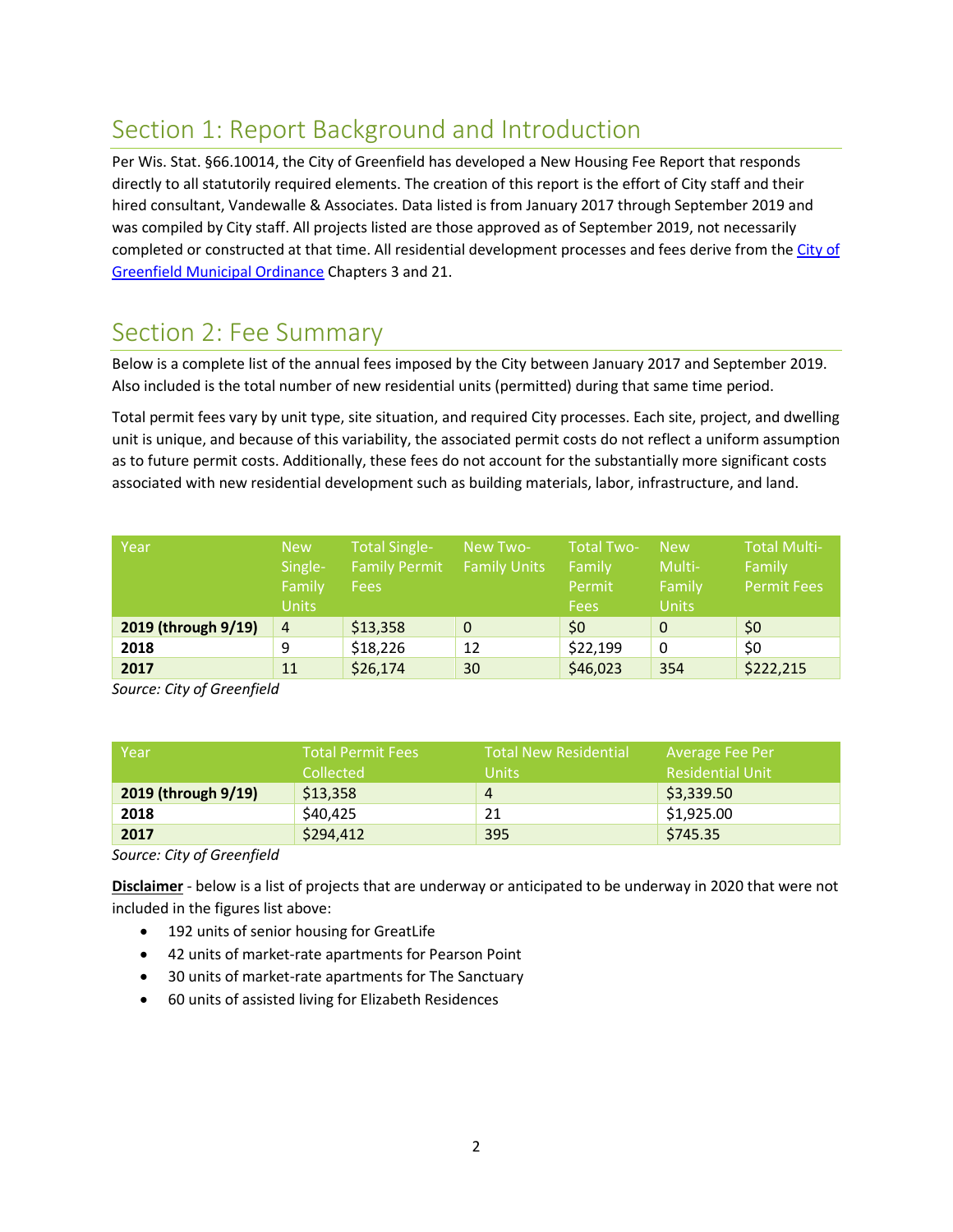# <span id="page-3-0"></span>Section 3: Existing Municipal Fees Levied on Housing Development Projects

Below is a complete list of the fees imposed by the City of Greenfield on housing development projects. The entire City fee schedule can be found i[n Chapter 3.12](https://library.municode.com/wi/greenfield/codes/code_of_ordinances?nodeId=CH3FITA_3.12FESCCR2233) of the City's Municipal Ordinance.

| Fees Included Per §66.10014                   | Section Reference                     |  |
|-----------------------------------------------|---------------------------------------|--|
| <b>Building Permit Fee</b>                    | See Sections P., Q., R., and S. Below |  |
| <b>Impact Fee</b>                             | None                                  |  |
| Park Fee (Payment in Lieu of Land Dedication) | See Section N. Below                  |  |
| <b>Plat Approval Fee</b>                      | See Sections A. and F. Below          |  |
| <b>Stormwater Management Fee</b>              | See Section O. Below                  |  |
| <b>Water or Sewer Hook-Up Fee</b>             | See Section S. Below                  |  |

<span id="page-3-7"></span><span id="page-3-6"></span><span id="page-3-5"></span><span id="page-3-4"></span><span id="page-3-3"></span><span id="page-3-2"></span><span id="page-3-1"></span>

| Fee Type                                                             | Fee Amount           |  |  |
|----------------------------------------------------------------------|----------------------|--|--|
| A. Land Division                                                     |                      |  |  |
|                                                                      |                      |  |  |
| <b>Certified Survey Map</b>                                          | \$550<br>\$300       |  |  |
| <b>Preliminary Map</b><br><b>Affidavit of Correction</b>             | \$150                |  |  |
|                                                                      |                      |  |  |
| <b>B.</b> Site Plan/Landscaping Plan Approval                        |                      |  |  |
| <b>New Construction</b>                                              | \$600                |  |  |
| 21%-100% Change From Existing Situation or Previously Approved Plans | \$450                |  |  |
| 0%-2% Change From Existing Situation or Previously Approved Plans    | \$300                |  |  |
| C. Special Use Permit                                                |                      |  |  |
| <b>New Construction</b> <sup>ii</sup>                                | \$750                |  |  |
| Existing Site 21%-100% Changeiii                                     | \$600                |  |  |
| Existing Site 0%-20% Changeiii                                       | \$450                |  |  |
| Existing Site <sup>iv</sup>                                          | \$350                |  |  |
| <b>Review/Amend Permit</b>                                           | \$350                |  |  |
| <b>Duplex on a Non-Conforming Lot</b>                                | \$450                |  |  |
| <b>D.</b> Rezoning or Ordinance Amendment                            |                      |  |  |
| District Change (not a PUD) or Ordinance Amendment Request           | \$650                |  |  |
| E. Planned Unit Development (PUD)                                    |                      |  |  |
| <b>Pre-petition conference</b>                                       | \$300                |  |  |
| <b>Petition Conference (Residential)</b>                             | $$1,500 + $20/$ unit |  |  |
| <b>Petition Conference (Commercial or Industrial)</b>                | $$1,500 + $20/$ unit |  |  |
| Amend PUD Agreement With a Public Hearingiii                         | \$700                |  |  |
| Amend PUD Agreement Without a Public Hearingiii                      | \$550                |  |  |
| Amend PUD Agreement (no site plan or public hearing required)        | \$350                |  |  |
| F. Subdivision                                                       |                      |  |  |
| Preliminary Plat (Milwaukee County \$150)                            | $$600 + $5/$ lot     |  |  |
| <b>Final Plat</b>                                                    | \$400                |  |  |
|                                                                      |                      |  |  |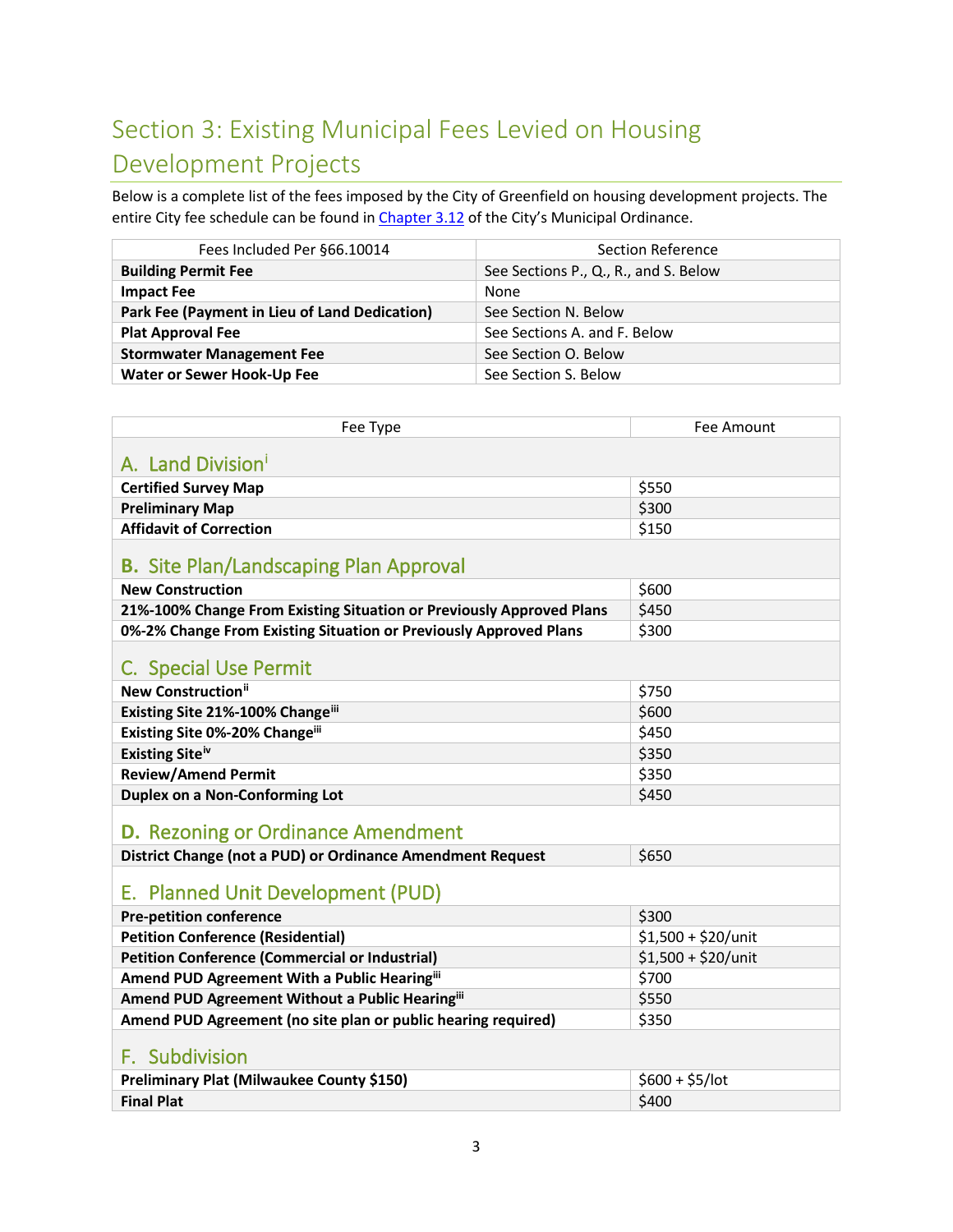<span id="page-4-6"></span><span id="page-4-5"></span><span id="page-4-4"></span><span id="page-4-3"></span><span id="page-4-2"></span><span id="page-4-1"></span><span id="page-4-0"></span>

| <b>Affidavit of Correction</b>                                                   | \$150            |  |  |
|----------------------------------------------------------------------------------|------------------|--|--|
|                                                                                  |                  |  |  |
| G. Zoning/Land Use Permit Fees                                                   |                  |  |  |
| <b>One- and Two-Family Residential Dwellings</b>                                 | \$75             |  |  |
| H. Certificate of Compliance                                                     |                  |  |  |
| <b>One- and Two-Family Residential Dwellings</b>                                 | \$100            |  |  |
| <b>Multi-Family Apartment Buildings</b>                                          | \$100 +\$10/unit |  |  |
| <b>Condominiums</b>                                                              | \$100            |  |  |
| <b>Others Development Fees</b>                                                   |                  |  |  |
| <b>Zoning and Building Confirmation Letter</b>                                   | \$200            |  |  |
| Request for Relief From Plan Commission Requirements and/or<br><b>Ordinances</b> | \$200            |  |  |
| <b>Discussion of a Conceptual Project</b>                                        | \$200            |  |  |
| <b>Approval to Move a House</b>                                                  | \$250            |  |  |
| <b>Approval for a Temporary Structure</b>                                        | \$350            |  |  |
| <b>Request For a Vacation of Right-of-Way</b>                                    | \$450            |  |  |
| <b>Comprehensive Land Use Amendment</b>                                          | \$650            |  |  |
| <b>Zoning Board of Appeals</b>                                                   | \$300            |  |  |
| <b>Temporary Use</b>                                                             | \$100            |  |  |
| <b>J.</b> Sign Permits                                                           |                  |  |  |
| Permanent Wall, Awning/Canopy, or Monument Sign (50 sf or less)                  | \$100            |  |  |
| Permanent Wall, Awning/Canopy, or Monument Sign (51 sf to 100 sf)                | \$150            |  |  |
| Permanent Wall, Awning/Canopy, or Monument Sign (101 sf to 200 sf)               | \$200            |  |  |
| Permanent Wall, Awning/Canopy, or Monument Sign (201 sf or more)                 | \$250            |  |  |
| <b>Temporary Sign/Banner</b>                                                     | \$60             |  |  |
| <b>Annual Maintenance Inspection Fee</b>                                         | \$0.25/sf        |  |  |
| <b>Extension of Time to Comply with Sign Ordinance Requirements</b>              | \$250            |  |  |
| K. Driveway Permit                                                               |                  |  |  |
| <b>Driveway Permit</b>                                                           | \$75             |  |  |
| <b>Curb Cut</b>                                                                  | \$25/ft          |  |  |
| <b>Culvert and Installation</b>                                                  | \$2,500          |  |  |
| <b>Erosion Control Permit</b>                                                    |                  |  |  |
| Land Disturbance Affecting a Surface Area of 7,200 sf or more                    | \$150 min        |  |  |
| <b>Single-Family and Two-Family Lots</b>                                         | \$150 min        |  |  |
| Multi-Family Lots (this fee + disturbed area)                                    | \$150/building   |  |  |
| <b>Disturbed Area</b><br>$\bullet$                                               | \$5/sf           |  |  |
| <b>Maximum Fee</b>                                                               | \$2,000          |  |  |
| Commercial/Industrial/Institutional Lots (this fee + disturbed area)             | \$150/building   |  |  |
| <b>Disturbed Area</b><br>$\bullet$                                               | \$5/sf           |  |  |
| <b>Maximum Fee</b>                                                               | \$2,000          |  |  |
| M. Right-of-Way Permit                                                           |                  |  |  |
| Right-of-Way Permit (required cash deposit with large projects) + all of         | \$100            |  |  |
| below                                                                            |                  |  |  |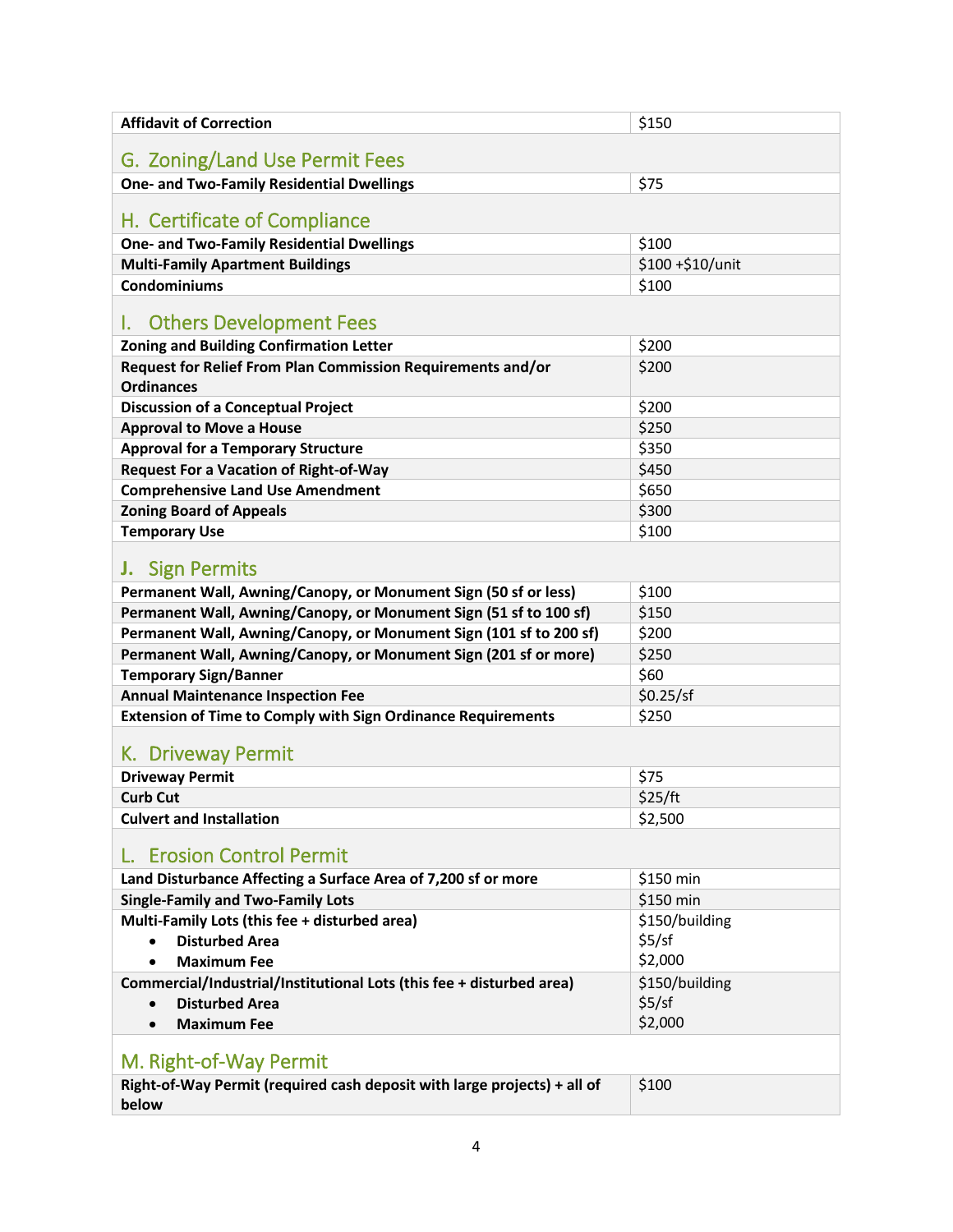<span id="page-5-1"></span><span id="page-5-0"></span>

| Large Project Review, Inspection, and Administration. The department<br>may require a cash deposit with the application against which these<br>charges may be drawn. | <b>Actual Cost</b> |
|----------------------------------------------------------------------------------------------------------------------------------------------------------------------|--------------------|
| N. Public Park Land Fees                                                                                                                                             |                    |
| Payment in Lieu of Park Land Dedication Fees Per Dwelling Unit                                                                                                       | \$1,806            |
| <b>Commercial or Industrial Development Including Planned Unit</b><br>Developments <sup>v</sup>                                                                      |                    |
| <b>O.</b> Engineering Administrative Fee                                                                                                                             |                    |
| Recoverable Costs. All recoverable costs that shall be considered as part                                                                                            |                    |
| of preliminary consultations or reviews, or application and development                                                                                              |                    |
| fees shall include the following:vi                                                                                                                                  |                    |
| Legal publication costs.<br>$\bullet$                                                                                                                                |                    |
| Court reporter costs (if required by either the Plan Commission<br>$\bullet$                                                                                         |                    |
| or Common Council).                                                                                                                                                  |                    |
| All professional and technical consultant services retained by the<br>$\bullet$                                                                                      |                    |
| City and rendered in review of the application, document                                                                                                             |                    |
| preparation and review, including fiscal or development impact                                                                                                       |                    |
| analyses, special use permits and development agreements, plan                                                                                                       |                    |
| review, stormwater management plan review, construction                                                                                                              |                    |
| engineering, inspection and mapping, at the invoiced amount<br>plus administrative costs.                                                                            |                    |
| Legal review, consultation and advice by the City Attorney or<br>$\bullet$<br>legal consultant.                                                                      |                    |
| The cost of municipal employees' time engaged in any way with<br>$\bullet$                                                                                           |                    |
| the review of the application, document preparation and review,                                                                                                      |                    |
| including fiscal or development impact analyses, conditional use                                                                                                     |                    |
| permits, and development agreements, plans and specifications                                                                                                        |                    |
| for the required improvements, constructing, engineering,                                                                                                            |                    |
| inspection and mapping, based on the hourly rate paid to the                                                                                                         |                    |
| employee multiplied by a factor determined by the City                                                                                                               |                    |
| representing the City's costs for expenses, benefits, insurance,                                                                                                     |                    |
| sick leave, holidays, overtime, vacation and other benefits.                                                                                                         |                    |
| Copy reproduction.<br>$\bullet$                                                                                                                                      |                    |
| Document recordation (if required).<br>$\bullet$                                                                                                                     |                    |
|                                                                                                                                                                      |                    |

#### <span id="page-5-2"></span>P. Building Permit Fees **Minimum Fee For All Permits**  $\begin{array}{c} \circ \\ \circ \end{array}$  \$60 **Residence: One- and Two-Family <b>Example 20.32/sf** 50.32/sf **Apartments: 3- to 8-Family Apartments: 3-10 8-Family \$0.35/sf Apartments: 9-family and greater, row housing, multi-family dwellings, institutional**  \$0.35/sf **Local business, office buildings, or additions thereto**  $\big|$ \$0.35/sf **Permit to Start Construction of Footings and Foundations**  $\begin{bmatrix} $300 \end{bmatrix}$ **Heating Units** \$60

5

40,000 BTU over 150,000

BTUs input

**Combination Units Combination Units Combination Units Combination Units Exercício Exercício Exercício Exercício Exercício Exercício Exercício Exercício Exercício Exercício Exercício Exercício Exercício Exercício E**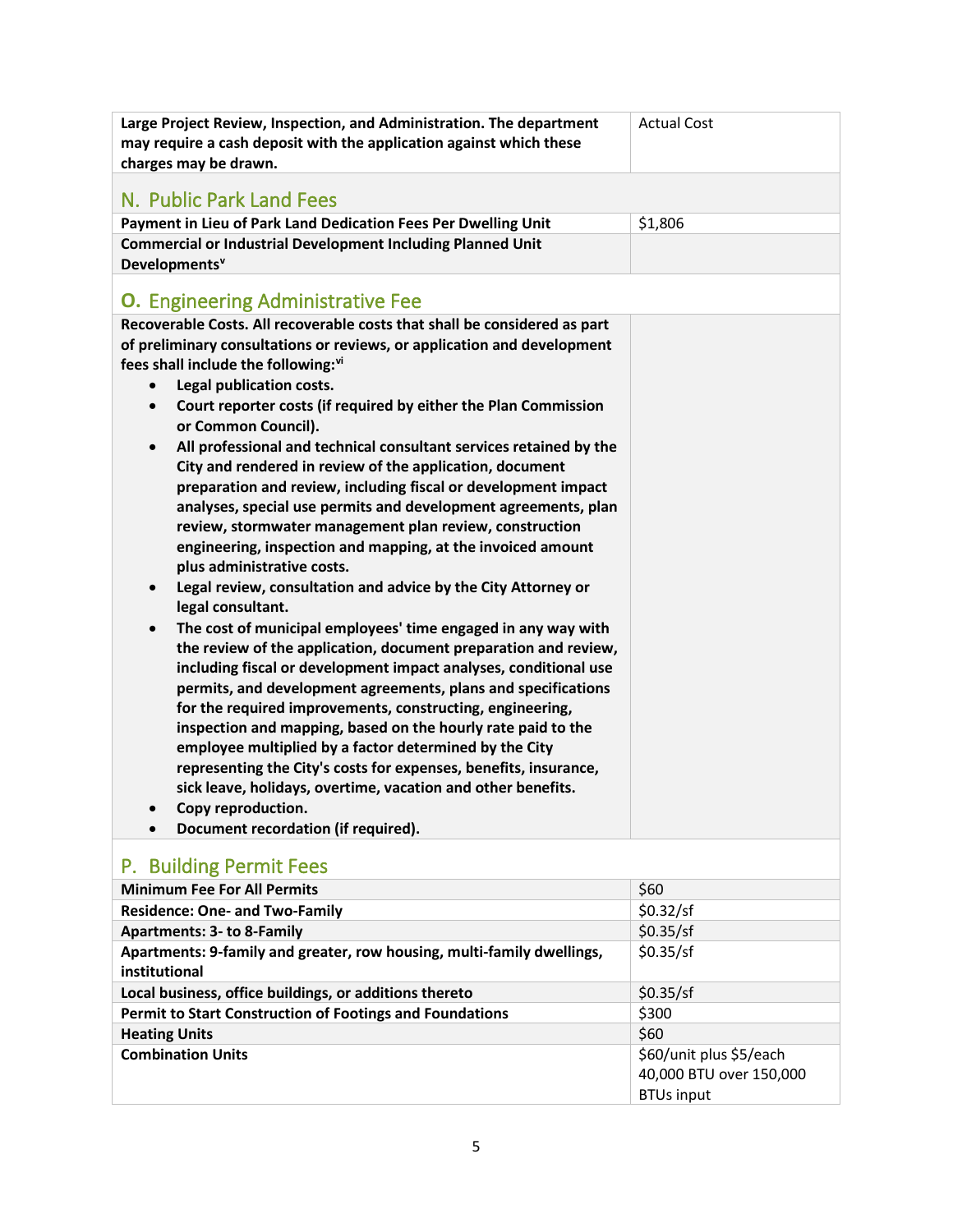<span id="page-6-2"></span><span id="page-6-1"></span><span id="page-6-0"></span>

| Heating and air conditioning distribution systems                     | \$1.80/100 sf of conditioned<br>air |
|-----------------------------------------------------------------------|-------------------------------------|
| <b>Air Conditioning</b>                                               | \$60                                |
| <b>Permanently Installed Wall Units</b>                               | \$10/unit                           |
|                                                                       |                                     |
| <b>Wrecking or Razing</b><br><b>Moving Buildings Over Public Ways</b> | \$75 min + \$1/1,000 cu. Ft.        |
|                                                                       | \$200 + 3.5/1,000 cu. Ft. for       |
|                                                                       | principal buildings                 |
|                                                                       | $$10 + 1.5/1,000$ cu. Ft. for       |
|                                                                       | accessory buildings                 |
| Q. Plan Examination                                                   |                                     |
| <b>One- and Two- Family Residence</b>                                 | \$220                               |
| Apartments, 3-Family Residence, Row Housing, Multi-Family Buildings   | \$270 + \$25/unit                   |
| <b>Fire Alarm Detection System</b>                                    |                                     |
| <b>Plan Review</b>                                                    | \$75                                |
| <b>Inspection/Test</b>                                                | \$25                                |
| <b>Variance Petitions</b>                                             | \$25                                |
| <b>Occupancy Permit</b>                                               | \$60/unit +\$150 over 2,500 sf      |
| <b>Filling of Land</b>                                                | \$100/acre or part thereof +        |
|                                                                       | performance deposit of              |
|                                                                       | \$100/acre                          |
|                                                                       |                                     |
| <b>R. Electrical Permit Fees</b>                                      |                                     |
| <b>One- and Two-Family Dwellings</b>                                  | $$0.09/sf +$ service                |
| 3 or more Dwelling Units                                              | \$160/unit + service                |
| S. Plumbing Permit Fees                                               |                                     |
| <b>Minimum Permit Fee</b>                                             | \$60                                |
| <b>Water Heater</b>                                                   | \$40                                |
| <b>Dishwasher</b>                                                     | \$40                                |
| <b>Water Softener</b>                                                 | \$40                                |
| <b>Sink or Water Closet</b>                                           | \$40                                |
| Each fixture (per itemized list on plumbing permit)                   | \$14/each                           |
| <b>Sanitary Sewer</b>                                                 |                                     |
| <b>Sewer From Main</b>                                                | \$60                                |
| <b>Inspect Extension From Main</b>                                    | \$60 per 100'                       |
| <b>Inspection Test Building Drain (100')</b>                          | \$60                                |
| <b>Inspection Test Building Drain</b>                                 | \$60 per 100'                       |
| <b>Extend existing Building Drain</b>                                 | \$60                                |
| <b>Inspection Test Relaying Building</b><br>$\bullet$                 | \$60                                |
| <b>Septic Tank or Disposal System</b><br>$\bullet$                    | $$150 + costs$                      |
| <b>Storm Sewer</b>                                                    |                                     |
| <b>Sewer From Main</b><br>$\bullet$                                   | \$60                                |
| <b>Inspect Extension From Main</b><br>$\bullet$                       | \$60 per 100'                       |
| <b>Inspection Test Building Drain</b><br>$\bullet$                    | \$60 per 100'                       |
| <b>Extend Building Drain</b>                                          | \$60                                |
| <b>Relaying Building Drain</b>                                        | \$60                                |
| <b>Water Service</b>                                                  |                                     |
| <b>Domestic Extension From Main</b><br>$\bullet$                      |                                     |
|                                                                       |                                     |